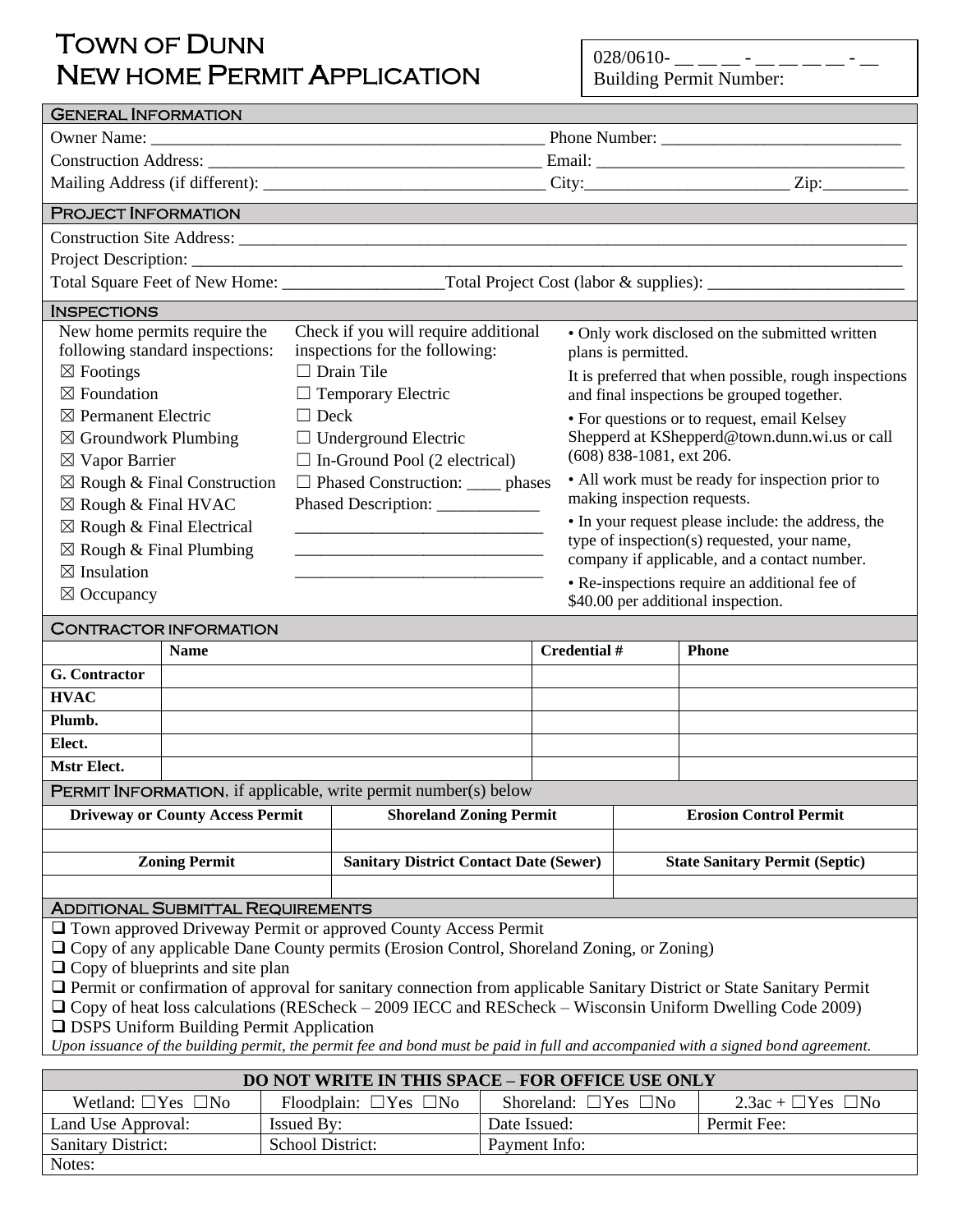028/0610-

Building Permit Number:

#### CONTRACTOR CREDENTIAL REQUIREMENTS

You are responsible for complying with state and federal laws concerning the construction near or on wetlands, lakes, and streams. Wetlands that are not associated with open water can be difficult to identify. Failure to comply may result in removal or modification of construction that violates the law or other penalties or costs. For more information, visit the Department of Natural Resources wetlands identification web page or contact a Department of Natural Resources service center.

### CAUTIONARY STATEMENT TO OWNERS OBTAINING BUILDING PERMITS

If the owner hires a contractor to perform work under the building permit and the contractor is not bonded or insured as required under s. 101.654(2)(a), the following consequences might occur:

- 1. The owner may be held liable for any bodily injury to or death of others or for any damage to the property of others that arises out of the work performed under the building permit or that is caused by any negligence by the contractor that occurs in connection with the work performed under the building permit.
- 2. The owner may not be able to collect from the contractor damages for any loss sustained by the owner because of a violation by the contractor of the one- and two- family dwelling code or an ordinance enacted under sub. (1)(a), because of any bodily injury to or death of others or damage to the property of others that arises out of the work performed under the building permit or because of any bodily injury to or death of others or damage to the property of others that is caused by any negligence by the contractor that occurs in connection with the work performed under the building permit.

### CAUTIONARY STATEMENT TO CONTRACTORS FOR PROJECTS INVOLVING BUILDINGS BUILT BEFORE 1978

If this project is in a dwelling or child-occupied facility, built before 1978, and disturbs 6 sq. ft. or more of paint per room, 20 sq. ft. or more of exterior paint, or involves windows, then the requirements of Ch. DHS 163 requiring Lead-Safe Renovation apply. Call (608) 261-6876 or go to the Wisconsin Department of Health Services' lead homepage for details of how to be in compliance.

#### ADDITIONAL RESPONSIBILITIES FOR OWNERS OF PROJECTS DISTURBING ONE OR MORE ACRES OF SOIL

I understand that this project is subject to Ch. NR 151 regarding additional erosion control and stormwater management and will comply with those standards.

Owner/Applicant Signature: \_\_\_\_\_\_\_\_\_\_\_\_\_\_\_\_\_\_\_\_\_\_\_\_\_\_\_\_\_\_\_\_\_\_\_\_\_\_\_\_\_\_\_\_\_ Date: \_\_\_\_\_\_\_\_\_\_\_\_\_\_\_\_\_\_\_\_\_\_\_\_\_\_

#### BUILDING PERMIT AGREEMENT AND DISCLOSURE

I, (owner or applicant), state that to the best of my ability I have checked off the required inspections. I agree to notify the Building Inspector prior to enclosing construction and for each inspection required. I also understand there will be additional costs if my project is inspected in multiple phases or when rough and final inspections are not grouped together. I understand that additional inspections must be paid for prior to being completed by the Building Inspector. I understand re-inspections require an additional fee of \$40.00 per additional inspection and that all work to be inspected must be ready for inspection prior to making inspection requests.

I also agree to submit new written plans to the Building Department if my project changes and that failure to obtain a permit before commencing work will double the permit fees. I also agree to complete the described work in accordance with the plans filed and in compliance with applicable zoning, building, state, and sanitary ordinances, and codes. It is also agreed that failure to comply with the State Codes or Town Ordinances voids any and all permits issued to the undersigned.

Owner/Applicant Signature: \_\_\_\_\_\_\_\_\_\_\_\_\_\_\_\_\_\_\_\_\_\_\_\_\_\_\_\_\_\_\_\_\_\_\_\_\_\_\_\_\_\_\_\_\_ Date: \_\_\_\_\_\_\_\_\_\_\_\_\_\_\_\_\_\_\_\_\_\_\_\_\_\_